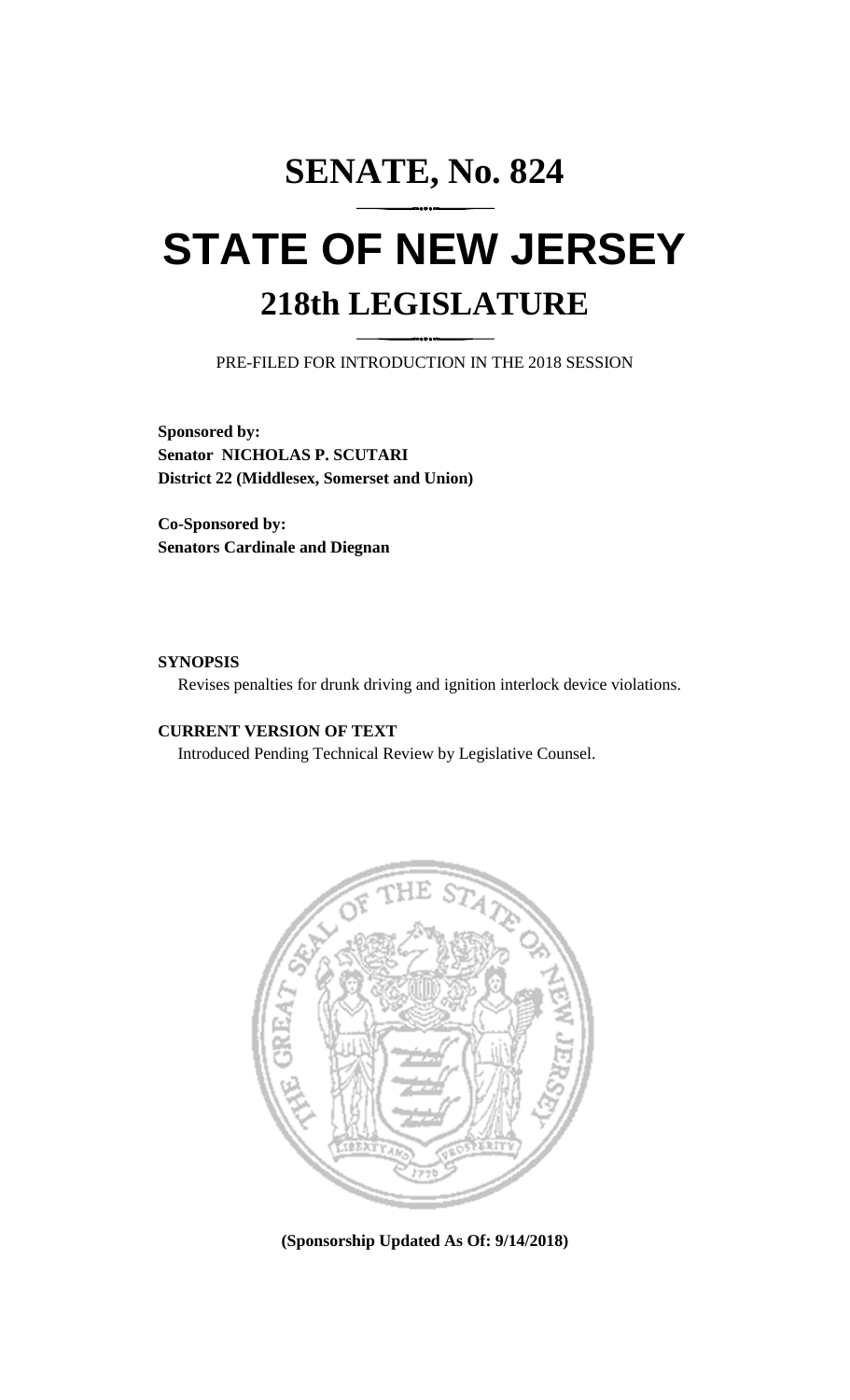$\mathcal{D}_{\mathcal{L}}$ 

 **AN ACT** concerning drunk driving and ignition interlock devices and amending R.S.39:4-50, P.L.1981, c.512, and P.L.1999, c.417.

 **BE IT ENACTED** *by the Senate and General Assembly of the State of New Jersey:*

1. R.S.39:4-50 is amended to read as follows:

 39:4-50. (a) Except as provided in subsection (g) of this section, a person who operates a motor vehicle while under the influence of intoxicating liquor, narcotic, hallucinogenic or habit-producing drug, or operates a motor vehicle with a blood alcohol concentration of 0.08% or more by weight of alcohol in the defendant's blood or permits another person who is under the influence of intoxicating liquor, narcotic, hallucinogenic or habit-producing drug to operate a motor vehicle owned by him or in his custody or control or permits another to operate a motor vehicle with a blood alcohol concentration of 0.08% or more by weight of alcohol in the defendant's blood shall be subject:

(1) For the first offense:

 (i) if the person's blood alcohol concentration is 0.08% or higher but less than 0.10%, or the person operates a motor vehicle while under the influence of intoxicating liquor, or the person permits another person who is under the influence of intoxicating liquor to operate a motor vehicle owned by him or in his custody or control or permits another person with a blood alcohol concentration of 0.08% or higher but less than 0.10% to operate a motor vehicle, to a fine of not less than \$250 nor more than \$400 and a period of detainment of not less than 12 hours nor more than 48 hours spent during two consecutive days of not less than six hours each day and served as prescribed by the program requirements of the Intoxicated Driver Resource Centers established under subsection (f) of this section and, in the discretion of the court, a term of imprisonment of not more than 30 days and shall forthwith forfeit his right to operate a motor vehicle over the highways of this State for a period of **[**three months**]** 30 days;

 (ii) if the person's blood alcohol concentration is 0.10% or higher, or the person operates a motor vehicle while under the influence of narcotic, hallucinogenic or habit-producing drug, or the person permits another person who is under the influence of narcotic, hallucinogenic or habit-producing drug to operate a motor vehicle owned by him or in his custody or control, or permits another person with a blood alcohol concentration of 0.10% or more to operate a motor vehicle, to a fine of not less than \$300 nor more than \$500 and a period of detainment of not less than 12 hours nor

**EXPLANATION – Matter enclosed in bold-faced brackets [thus] in the above bill is not enacted and is intended to be omitted in the law.**

**Matter underlined thus is new matter.**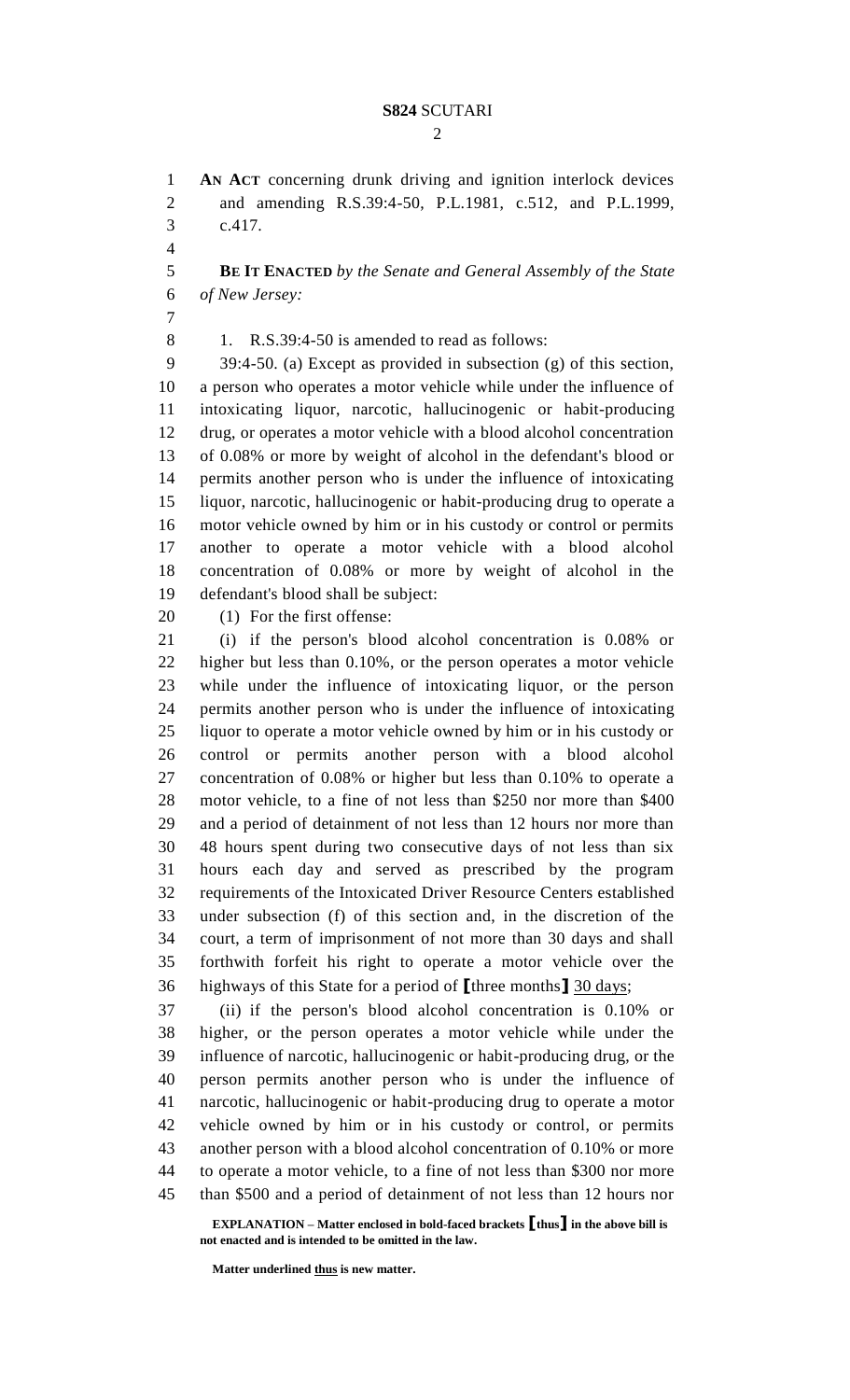more than 48 hours spent during two consecutive days of not less than six hours each day and served as prescribed by the program requirements of the Intoxicated Driver Resource Centers established under subsection (f) of this section and, in the discretion of the court, a term of imprisonment of not more than 30 days and shall forthwith forfeit his right to operate a motor vehicle over the highways of this State for a period of **[**not less than seven months nor more than one year**]** 45 days if the person's blood alcohol concentration was less than 0.15 percent and a period of 90 days if the person's blood alcohol concentration was 0.15 percent or higher;

 (iii) For a first offense, a person also shall be subject to the provisions of P.L.1999, c.417 (C.39:4-50.16 et al.).

 (2) For a second violation, a person shall be subject to a fine of not less than \$500 nor more than \$1,000, and shall be ordered by the court to perform community service for a period of 30 days, which shall be of such form and on such terms as the court shall deem appropriate under the circumstances, and shall be sentenced to imprisonment for a term of not less than 48 consecutive hours, which shall not be suspended or served on probation, nor more than 90 days, and shall forfeit his right to operate a motor vehicle over the highways of this State for a period of two years upon conviction, and, after the expiration of said period, he may make application to the Chief Administrator of the New Jersey Motor Vehicle Commission for a license to operate a motor vehicle, which application may be granted at the discretion of the chief administrator, consistent with subsection (b) of this section. For a second violation, a person also shall be required to install an ignition interlock device under the provisions of P.L.1999, c.417 (C.39:4-50.16 et al.).

 (3) For a third or subsequent violation, a person shall be subject to a fine of \$1,000, and shall be sentenced to imprisonment for a term of not less than 180 days in a county jail or workhouse, except that the court may lower such term for each day, not exceeding 90 days, served participating in a drug or alcohol inpatient rehabilitation program approved by the Intoxicated Driver Resource Center and shall thereafter forfeit his right to operate a motor vehicle over the highways of this State for 10 years. For a third or subsequent violation, a person also shall be required to install an ignition interlock device under the provisions of P.L.1999, c.417 (C.39:4-50.16 et al.).

 As used in this section, the phrase "narcotic, hallucinogenic or habit-producing drug" includes an inhalant or other substance containing a chemical capable of releasing any toxic vapors or fumes for the purpose of inducing a condition of intoxication, such as any glue, cement or any other substance containing one or more of the following chemical compounds: acetone and acetate, amyl nitrite or amyl nitrate or their isomers, benzene, butyl alcohol, butyl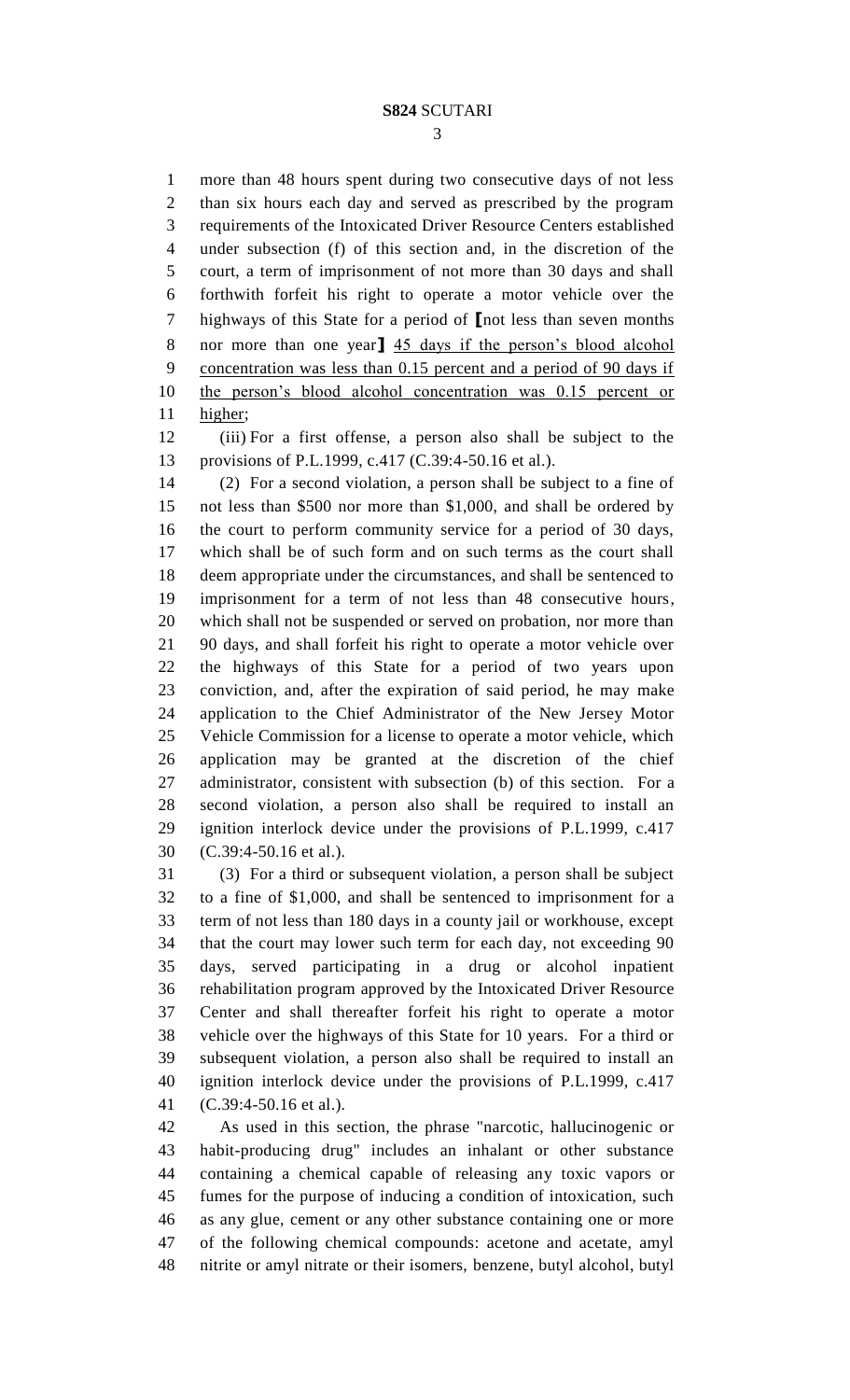nitrite, butyl nitrate or their isomers, ethyl acetate, ethyl alcohol, ethyl nitrite or ethyl nitrate, ethylene dichloride, isobutyl alcohol or isopropyl alcohol, methyl alcohol, methyl ethyl ketone, nitrous oxide, n-propyl alcohol, pentachlorophenol, petroleum ether, propyl nitrite or propyl nitrate or their isomers, toluene, toluol or xylene or any other chemical substance capable of causing a condition of intoxication, inebriation, excitement, stupefaction or the dulling of the brain or nervous system as a result of the inhalation of the fumes or vapors of such chemical substance.

 Whenever an operator of a motor vehicle has been involved in an accident resulting in death, bodily injury or property damage, a police officer shall consider that fact along with all other facts and circumstances in determining whether there are reasonable grounds to believe that person was operating a motor vehicle in violation of this section.

 A conviction of a violation of a law of a substantially similar nature in another jurisdiction, regardless of whether that jurisdiction is a signatory to the Interstate Driver License Compact pursuant to P.L.1966, c.73 (C.39:5D-1 et seq.), shall constitute a prior conviction under this subsection unless the defendant can demonstrate by clear and convincing evidence that the conviction in the other jurisdiction was based exclusively upon a violation of a proscribed blood alcohol concentration of less than 0.08%.

 If the driving privilege of any person is under revocation or suspension for a violation of any provision of this Title or Title 2C of the New Jersey Statutes at the time of any conviction for a violation of this section, the revocation or suspension period imposed shall commence as of the date of termination of the existing revocation or suspension period. In the case of any person who at the time of the imposition of sentence is less than 17 years of age, the forfeiture, suspension or revocation of the driving privilege imposed by the court under this section shall commence immediately, run through the offender's seventeenth birthday and continue from that date for the period set by the court pursuant to paragraphs (1) through (3) of this subsection. A court that imposes a term of imprisonment for a first or second offense under this section may sentence the person so convicted to the county jail, to the workhouse of the county wherein the offense was committed, to an inpatient rehabilitation program or to an Intoxicated Driver Resource Center or other facility approved by the chief of the 41 Intoxicated Driving Program Unit in the Division of Mental Health and Addiction Services in the Department of **[**Health**]** Human Services. For a third or subsequent offense a person shall not serve a term of imprisonment at an Intoxicated Driver Resource Center as provided in subsection (f).

 A person who has been convicted of a previous violation of this section need not be charged as a second or subsequent offender in the complaint made against him in order to render him liable to the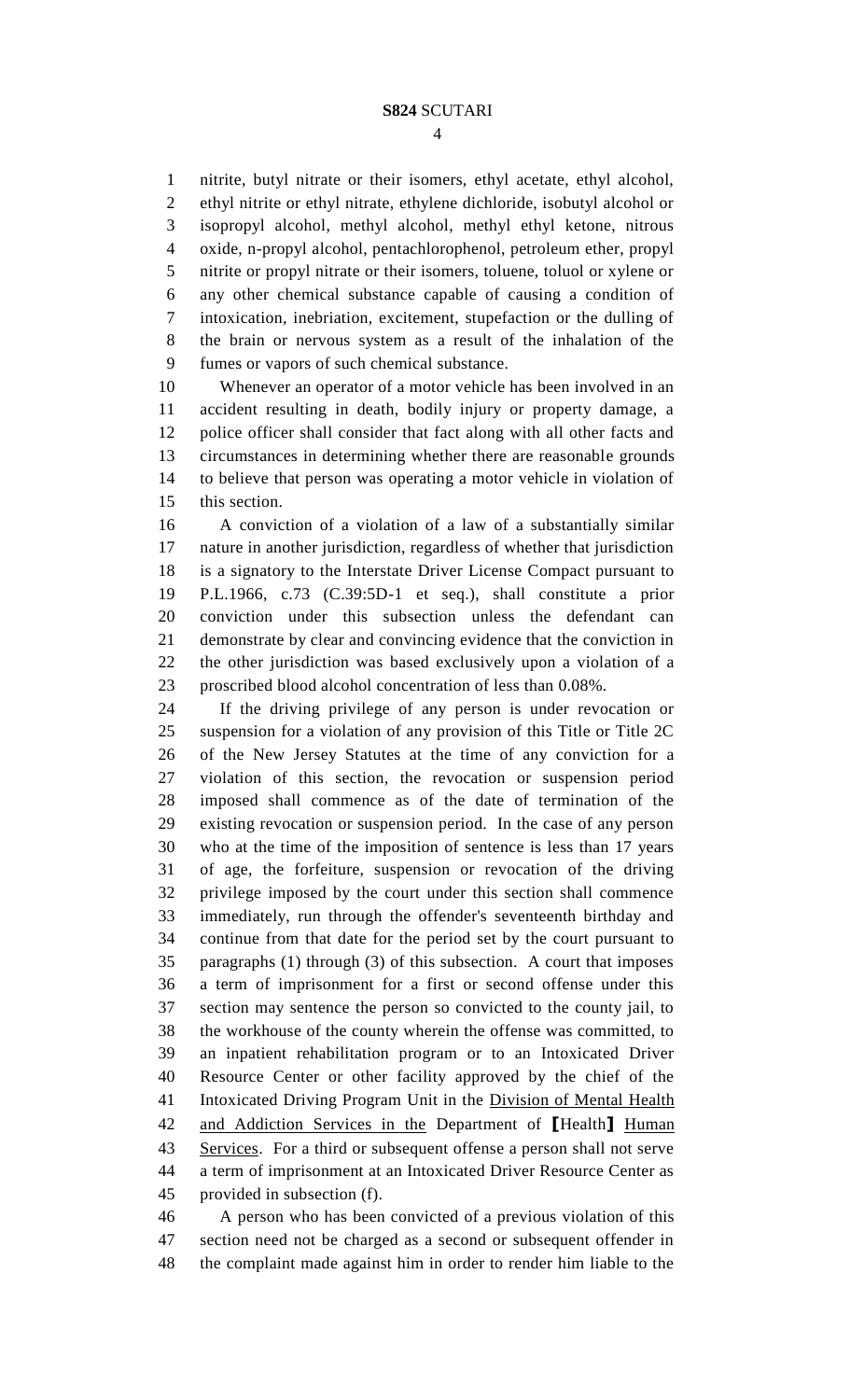punishment imposed by this section on a second or subsequent offender, but if the second offense occurs more than 10 years after the first offense, the court shall treat the second conviction as a first offense for sentencing purposes and if a third offense occurs more than 10 years after the second offense, the court shall treat the third conviction as a second offense for sentencing purposes.

 (b) A person convicted under this section must satisfy the screening, evaluation, referral, program and fee requirements of the Division of Mental Health and Addiction Services' Intoxicated Driving Program Unit, and of the Intoxicated Driver Resource Centers and a program of alcohol and drug education and highway safety, as prescribed by the chief administrator. The sentencing court shall inform the person convicted that failure to satisfy such requirements shall result in a mandatory two-day term of imprisonment in a county jail and a driver license revocation or suspension and continuation of revocation or suspension until such requirements are satisfied, unless stayed by court order in accordance with the Rules Governing the Courts of the State of New Jersey, or R.S.39:5-22. Upon sentencing, the court shall forward to the Division of Mental Health and Addiction Services' Intoxicated Driving Program Unit a copy of a person's conviction record. A fee of \$100 shall be payable to the Alcohol Education, Rehabilitation and Enforcement Fund established pursuant to section 3 of P.L.1983, c.531 (C.26:2B-32) to support the Intoxicated Driving Program Unit.

 (c) Upon conviction of a violation of this section, the court shall collect forthwith the New Jersey driver's license or licenses of the person so convicted and forward such license or licenses to the chief administrator. The court shall inform the person convicted that if he is convicted of personally operating a motor vehicle during the period of license suspension imposed pursuant to subsection (a) of this section, he shall, upon conviction, be subject to the penalties established in R.S.39:3-40. The person convicted shall be informed orally and in writing. A person shall be required to acknowledge receipt of that written notice in writing. Failure to receive a written notice or failure to acknowledge in writing the receipt of a written notice shall not be a defense to a subsequent charge of a violation of R.S.39:3-40. In the event that a person convicted under this section is the holder of any out-of-State driver's license, the court shall not collect the license but shall notify forthwith the chief administrator, who shall, in turn, notify appropriate officials in the licensing jurisdiction. The court shall, however, revoke the nonresident's driving privilege to operate a motor vehicle in this State, in accordance with this section. Upon conviction of a violation of this section, the court shall notify the person convicted, orally and in writing, of the penalties for a second, third or subsequent violation of this section. A person shall be required to acknowledge receipt of that written notice in writing.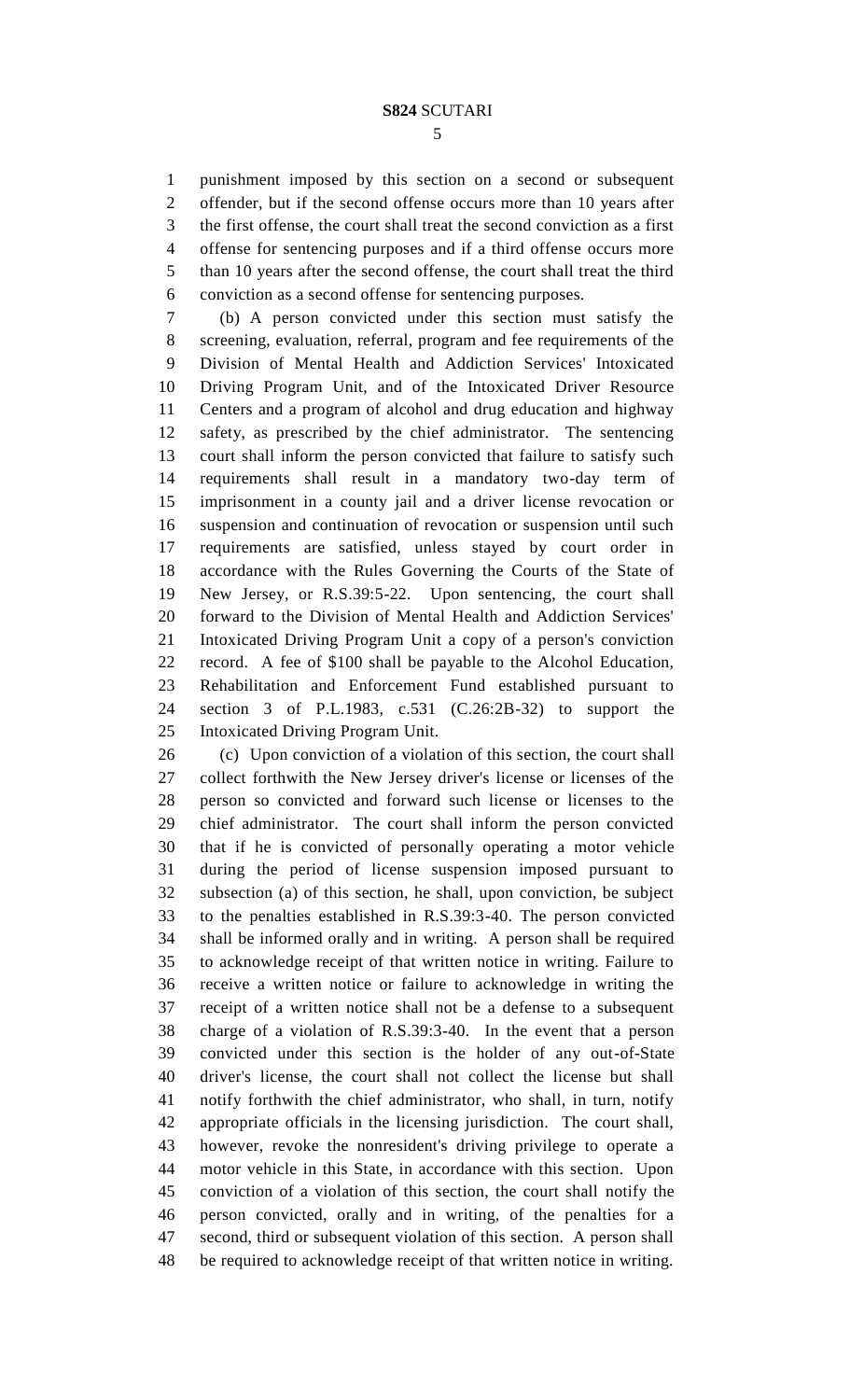Failure to receive a written notice or failure to acknowledge in writing the receipt of a written notice shall not be a defense to a subsequent charge of a violation of this section.

 (d) The chief administrator shall promulgate rules and regulations pursuant to the "Administrative Procedure Act," P.L.1968, c.410 (C.52:14B-1 et seq.) in order to establish a program of alcohol education and highway safety, as prescribed by this act.

 (e) Any person accused of a violation of this section who is liable to punishment imposed by this section as a second or subsequent offender shall be entitled to the same rights of discovery as allowed defendants pursuant to the Rules Governing the Courts of the State of New Jersey.

 (f) The counties, in cooperation with the Division of Mental Health and Addiction Services and the commission, but subject to the approval of the Division of Mental Health and Addiction Services, shall designate and establish on a county or regional basis Intoxicated Driver Resource Centers. These centers shall have the capability of serving as community treatment referral centers and as court monitors of a person's compliance with the ordered treatment, service alternative or community service. All centers established pursuant to this subsection shall be administered by a counselor certified by the Alcohol and Drug Counselor Certification Board of New Jersey or other professional with a minimum of five years' experience in the treatment of alcoholism. All centers shall be required to develop individualized treatment plans for all persons attending the centers; provided that the duration of any ordered treatment or referral shall not exceed one year. It shall be the center's responsibility to establish networks with the community alcohol and drug education, treatment and rehabilitation resources and to receive monthly reports from the referral agencies regarding a person's participation and compliance with the program. Nothing in this subsection shall bar these centers from developing their own education and treatment programs; provided that they are approved by the Division of Mental Health and Addiction Services.

 Upon a person's failure to report to the initial screening or any subsequent ordered referral, the Intoxicated Driver Resource Center shall promptly notify the sentencing court of the person's failure to comply.

 Required detention periods at the Intoxicated Driver Resource Centers shall be determined according to the individual treatment classification assigned by the Intoxicated Driving Program Unit. Upon attendance at an Intoxicated Driver Resource Center, a person shall be required to pay a per diem fee of \$75 for the first offender program or a per diem fee of \$100 for the second offender program, as appropriate. Any increases in the per diem fees after the first full year shall be determined pursuant to rules and regulations adopted by the Commissioner of **[**Health**]** Human Services in consultation with the Governor's Council on Alcoholism and Drug Abuse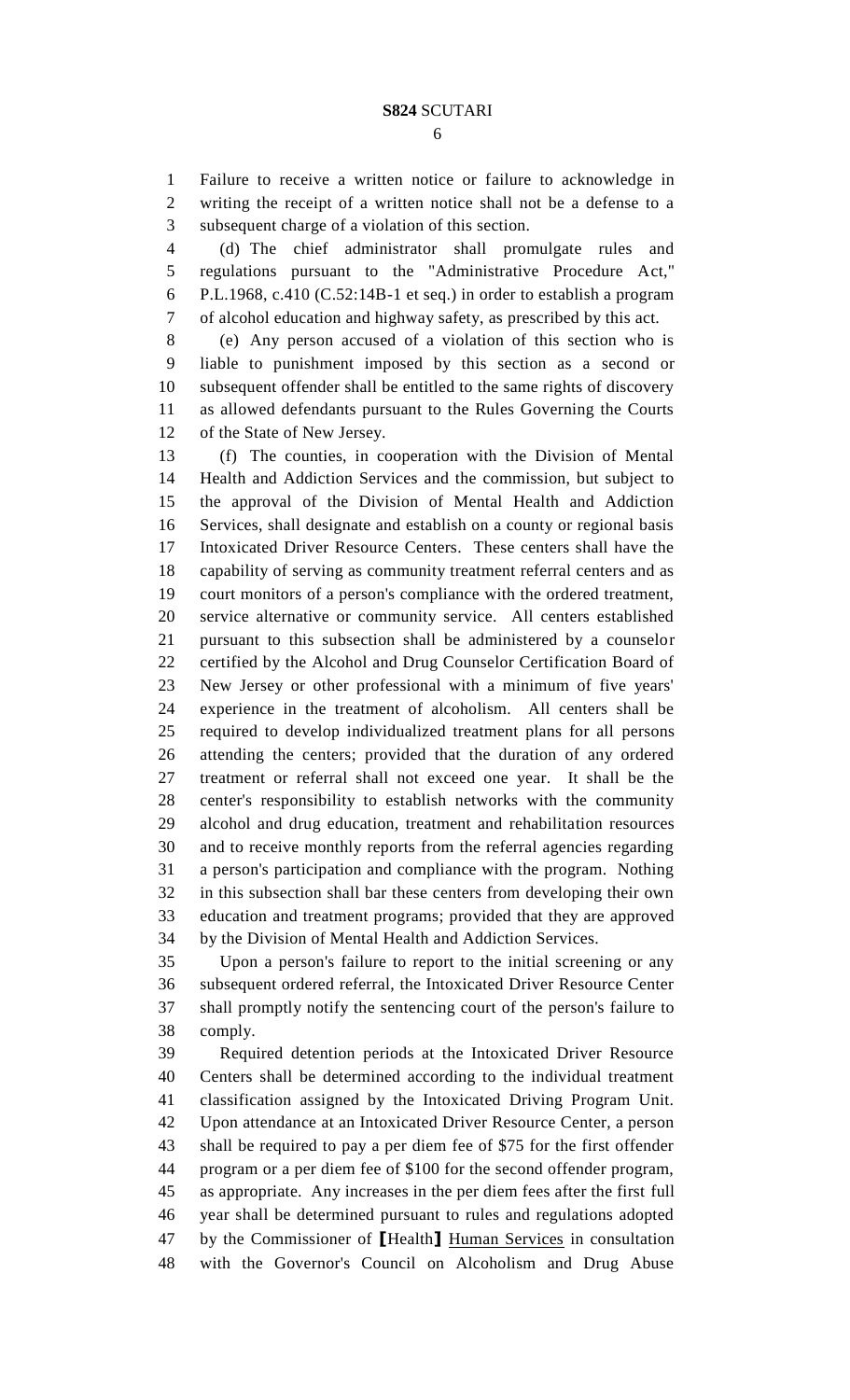pursuant to the "Administrative Procedure Act," P.L.1968, c.410 (C.52:14B-1 et seq.).

 The centers shall conduct a program of alcohol and drug education and highway safety, as prescribed by the chief administrator.

 The Commissioner of **[**Health**]** Human Services shall adopt rules and regulations pursuant to the "Administrative Procedure Act," P.L.1968, c.410 (C.52:14B-1 et seq.), in order to effectuate the purposes of this subsection.

(g) When a violation of this section occurs while:

 (1) on any school property used for school purposes which is owned by or leased to any elementary or secondary school or school board, or within 1,000 feet of such school property;

 (2) driving through a school crossing as defined in R.S.39:1-1 if the municipality, by ordinance or resolution, has designated the school crossing as such; or

 (3) driving through a school crossing as defined in R.S.39:1-1 knowing that juveniles are present if the municipality has not designated the school crossing as such by ordinance or resolution, the convicted person shall: for a first offense, be fined not less than \$500 or more than \$800, be imprisoned for not more than 60 days and have his license to operate a motor vehicle suspended for a period of not less than one year or more than two years; for a second offense, be fined not less than \$1,000 or more than \$2,000, perform community service for a period of 60 days, be imprisoned for not less than 96 consecutive hours, which shall not be suspended or served on probation, nor more than 180 days, except that the court may lower such term for each day, not exceeding 90 days, served performing community service in such form and on such terms as the court shall deem appropriate under the circumstances and have his license to operate a motor vehicle suspended for a period of four years; and, for a third offense, be fined \$2,000, imprisoned for 180 days in a county jail or workhouse, except that the court may lower such term for each day, not exceeding 90 days, served participating in a drug or alcohol inpatient rehabilitation program approved by the Intoxicated Driver Resource Center, and have his license to operate a motor vehicle suspended for a period of 20 years; the period of license suspension shall commence upon the completion of any prison sentence imposed upon that person.

 A map or true copy of a map depicting the location and boundaries of the area on or within 1,000 feet of any property used for school purposes which is owned by or leased to any elementary or secondary school or school board produced pursuant to section 1 of P.L.1987, c.101 (C.2C:35-7) may be used in a prosecution under paragraph (1) of this subsection.

 It shall not be relevant to the imposition of sentence pursuant to paragraph (1) or (2) of this subsection that the defendant was unaware that the prohibited conduct took place while on or within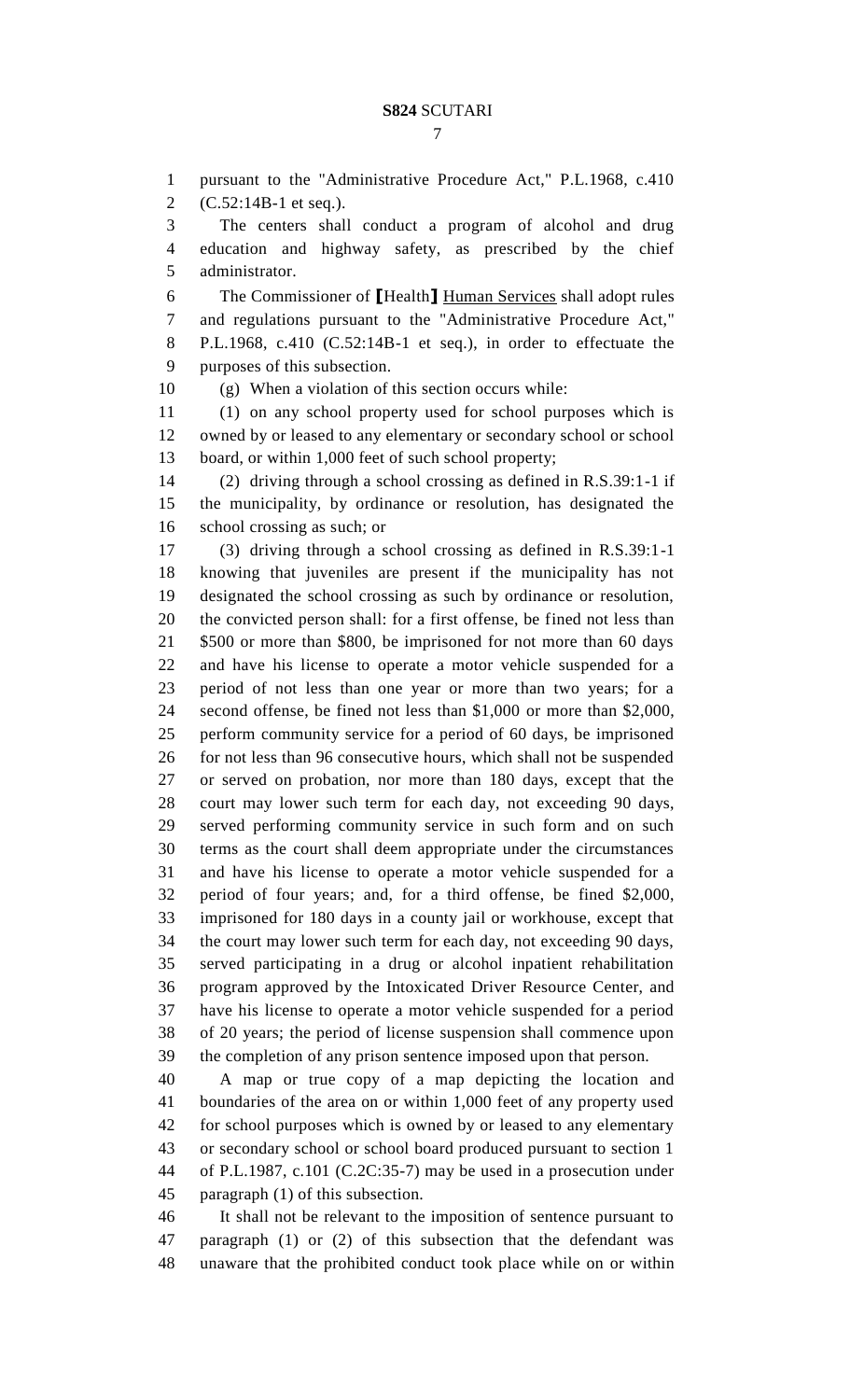1,000 feet of any school property or while driving through a school crossing. Nor shall it be relevant to the imposition of sentence that no juveniles were present on the school property or crossing zone at the time of the offense or that the school was not in session.

 (h) A court also may order a person convicted pursuant to subsection (a) of this section, to participate in a supervised visitation program as either a condition of probation or a form of community service, giving preference to those who were under the age of 21 at the time of the offense. Prior to ordering a person to participate in such a program, the court may consult with any person who may provide useful information on the defendant's physical, emotional and mental suitability for the visit to ensure that it will not cause any injury to the defendant. The court also may order that the defendant participate in a counseling session under the supervision of the Intoxicated Driving Program Unit prior to participating in the supervised visitation program. The supervised visitation program shall be at one or more of the following facilities which have agreed to participate in the program under the supervision of the facility's personnel and the probation department:

 (1) a trauma center, critical care center or acute care hospital having basic emergency services, which receives victims of motor vehicle accidents for the purpose of observing appropriate victims of drunk drivers and victims who are, themselves, drunk drivers;

 (2) a facility which cares for advanced alcoholics or drug abusers, to observe persons in the advanced stages of alcoholism or drug abuse; or

 (3) if approved by a county medical examiner, the office of the county medical examiner or a public morgue to observe appropriate victims of vehicle accidents involving drunk drivers.

 As used in this section, "appropriate victim" means a victim whose condition is determined by the facility's supervisory personnel and the probation officer to be appropriate for demonstrating the results of accidents involving drunk drivers without being unnecessarily gruesome or traumatic to the defendant.

 If at any time before or during a visitation the facility's supervisory personnel and the probation officer determine that the visitation may be or is traumatic or otherwise inappropriate for that defendant, the visitation shall be terminated without prejudice to the defendant. The program may include a personal conference after the visitation, which may include the sentencing judge or the judge who coordinates the program for the court, the defendant, defendant's counsel, and, if available, the defendant's parents to discuss the visitation and its effect on the defendant's future conduct. If a personal conference is not practicable because of the defendant's absence from the jurisdiction, conflicting time schedules, or any other reason, the court shall require the defendant to submit a written report concerning the visitation experience and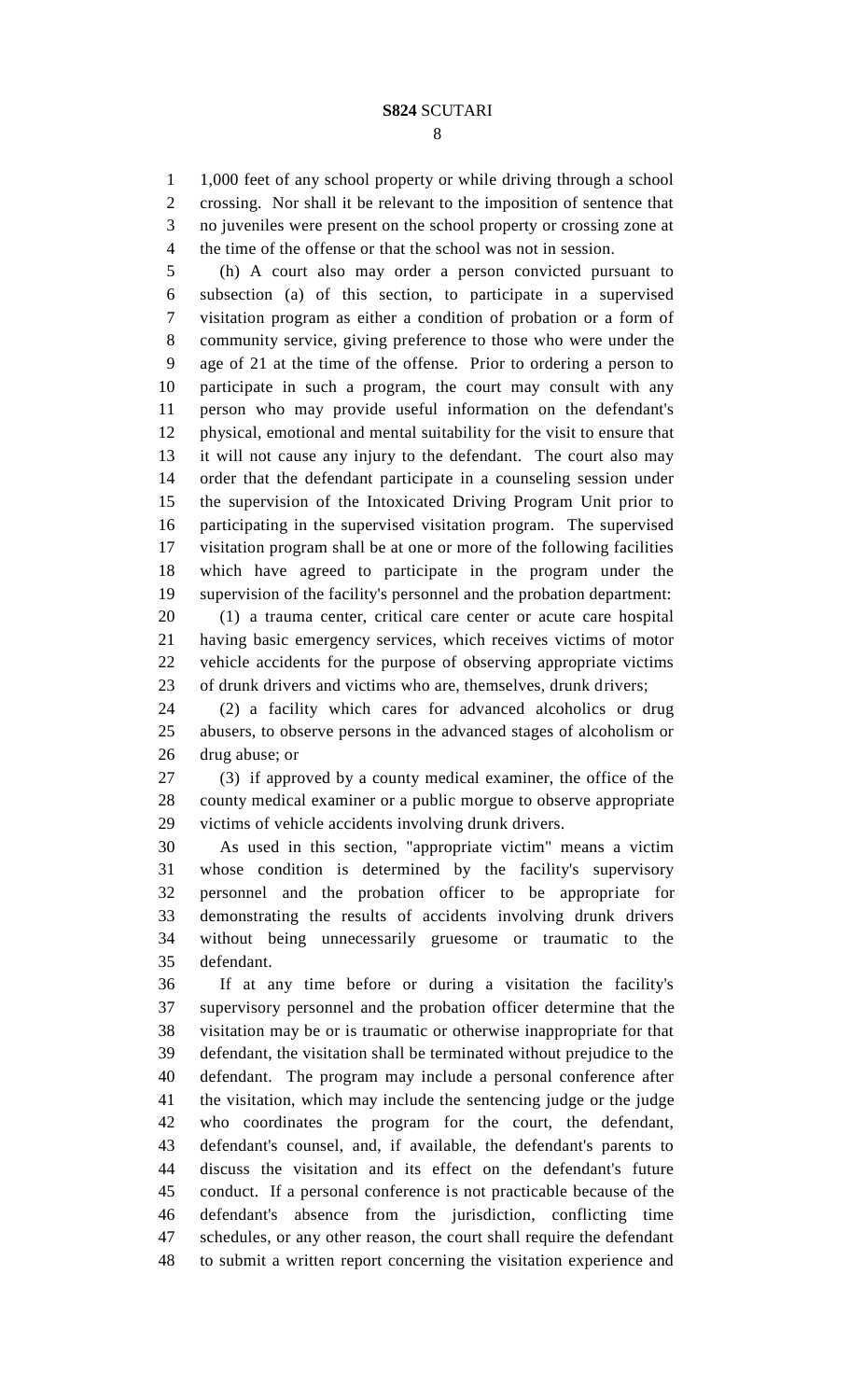its impact on the defendant. The county, a court, any facility visited pursuant to the program, any agents, employees, or independent contractors of the court, county, or facility visited pursuant to the program, and any person supervising a defendant during the visitation, are not liable for any civil damages resulting from injury to the defendant, or for civil damages associated with the visitation which are caused by the defendant, except for willful or grossly negligent acts intended to, or reasonably expected to result in, that injury or damage.

 The Supreme Court may adopt court rules or directives to effectuate the purposes of this subsection.

 (i) In addition to any other fine, fee, or other charge imposed pursuant to law, the court shall assess a person convicted of a violation of the provisions of this section a surcharge of \$125, of which amount \$50 shall be payable to the municipality in which the conviction was obtained, \$50 shall be payable to the Treasurer of the State of New Jersey for deposit into the General Fund, and \$25 which shall be payable as follows: in a matter where the summons was issued by a municipality's law enforcement agency, to that municipality to be used for the cost of equipping police vehicles with mobile video recording systems pursuant to the provisions of section 1 of P.L.2014, c.54 (C.40A:14-118.1); in a matter where the summons was issued by a county's law enforcement agency, to that county; and in a matter where the summons was issued by a State law enforcement agency, to the General Fund.

(cf: P.L.2014, c.54, s.2)

2. Section 2 of P.L.1981, c.512 (C.39:4-50.4a) is amended to

read as follows:

 2. a. Except as provided in subsection b. of this section, the municipal court shall revoke the right to operate a motor vehicle of any operator who, after being arrested for a violation of R.S.39:4-50 or section 1 of P.L.1992, c.189 (C.39:4-50.14), shall refuse to submit to a test provided for in section 2 of P.L.1966, c.142 (C.39:4-50.2) when requested to do so, for **[**not less than seven months or more than one year**]** 90 days unless the refusal was in connection with a second offense under this section, in which case the revocation period shall be for two years or unless the refusal was in connection with a third or subsequent offense under this section in which case the revocation shall be for ten years. A conviction or administrative determination of a violation of a law of a substantially similar nature in another jurisdiction, regardless of whether that jurisdiction is a signatory to the Interstate Driver License Compact pursuant to P.L.1966, c.73 (C.39:5D-1 et seq.), shall constitute a prior conviction under this section.

 The municipal court shall determine by a preponderance of the evidence whether the arresting officer had probable cause to believe that the person had been driving or was in actual physical control of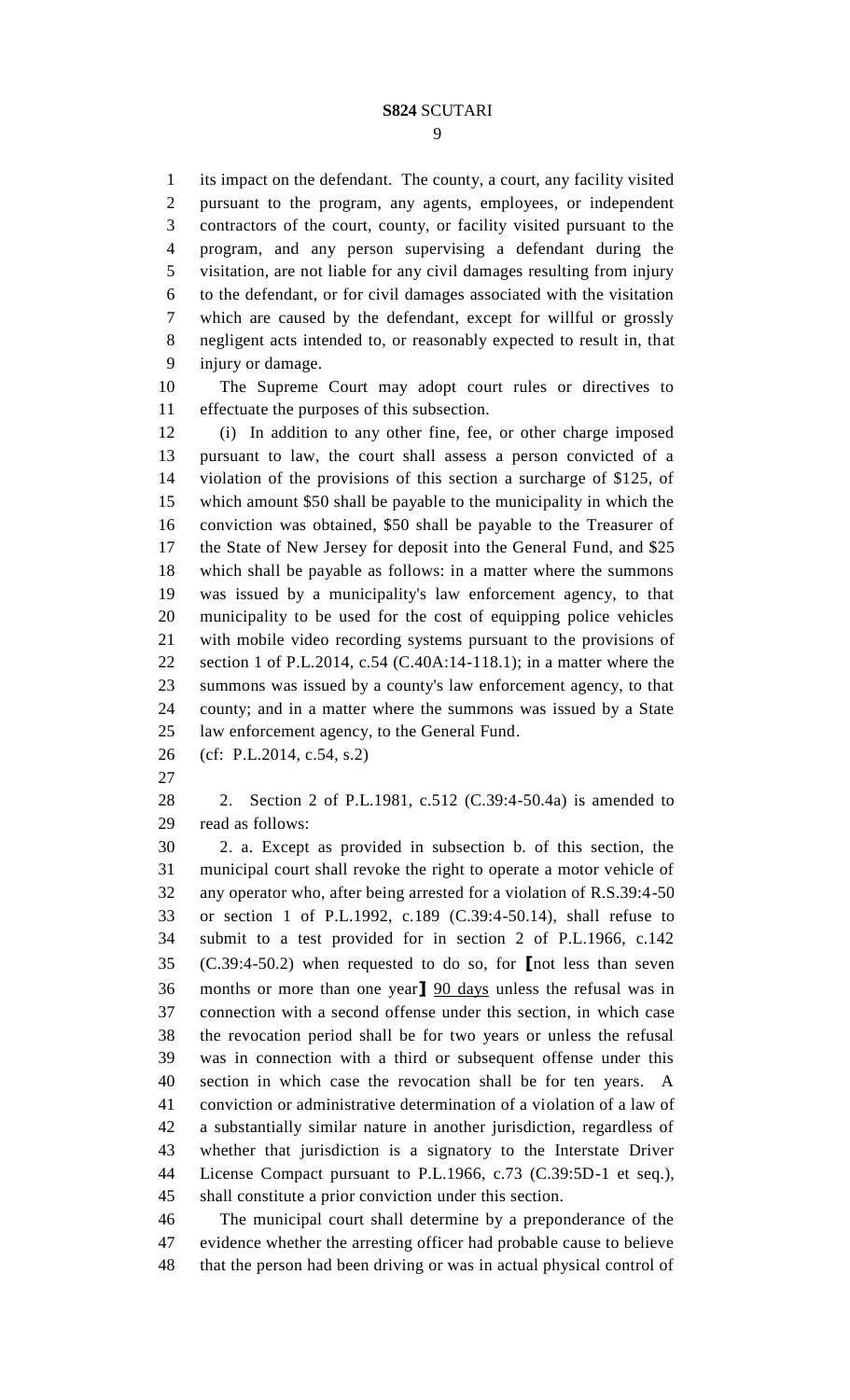a motor vehicle on the public highways or quasi-public areas of this State while the person was under the influence of intoxicating liquor or a narcotic, hallucinogenic, or habit-producing drug or marijuana; whether the person was placed under arrest, if appropriate, and whether he refused to submit to the test upon request of the officer; and if these elements of the violation are not established, no conviction shall issue. In addition to any other requirements provided by law, a person whose operator's license is revoked for refusing to submit to a test shall be referred to an Intoxicated Driver Resource Center established by subsection (f) of R.S.39:4-50 and shall satisfy the same requirements of the center for refusal to submit to a test as provided for in section 2 of P.L.1966, c.142 (C.39:4-50.2) in connection with a first, second, third or subsequent offense under this section that must be satisfied by a person convicted of a commensurate violation of this section, or be subject to the same penalties as such a person for failure to do so. For a first offense, the revocation may be concurrent with or consecutive to any revocation imposed for a conviction under the provisions of R.S.39:4-50 arising out of the same incident. For a second or subsequent offense, the revocation shall be consecutive to any revocation imposed for a conviction under the provisions of R.S.39:4-50. In addition to issuing a revocation, except as provided in subsection b. of this section, the municipal court shall fine a person convicted under this section, a fine of not less than \$300 or more than \$500 for a first offense; a fine of not less than \$500 or more than \$1,000 for a second offense; and a fine of \$1,000 for a third or subsequent offense. The person also shall be required to install an ignition interlock device pursuant to the provisions of P.L.1999, c.417 (C.39:4-50.16 et al.).

 b. For a first offense, the fine imposed upon the convicted person shall be not less than \$600 or more than \$1,000 and the period of license suspension shall be not less than one year or more than two years; for a second offense, a fine of not less than \$1,000 or more than \$2,000 and a license suspension for a period of four years; and for a third or subsequent offense, a fine of \$2,000 and a license suspension for a period of 20 years when a violation of this section occurs while:

 (1) on any school property used for school purposes which is owned by or leased to any elementary or secondary school or school board, or within 1,000 feet of such school property;

 (2) driving through a school crossing as defined in R.S.39:1-1 if the municipality, by ordinance or resolution, has designated the school crossing as such; or

 (3) driving through a school crossing as defined in R.S.39:1-1 knowing that juveniles are present if the municipality has not designated the school crossing as such by ordinance or resolution.

 A map or true copy of a map depicting the location and boundaries of the area on or within 1,000 feet of any property used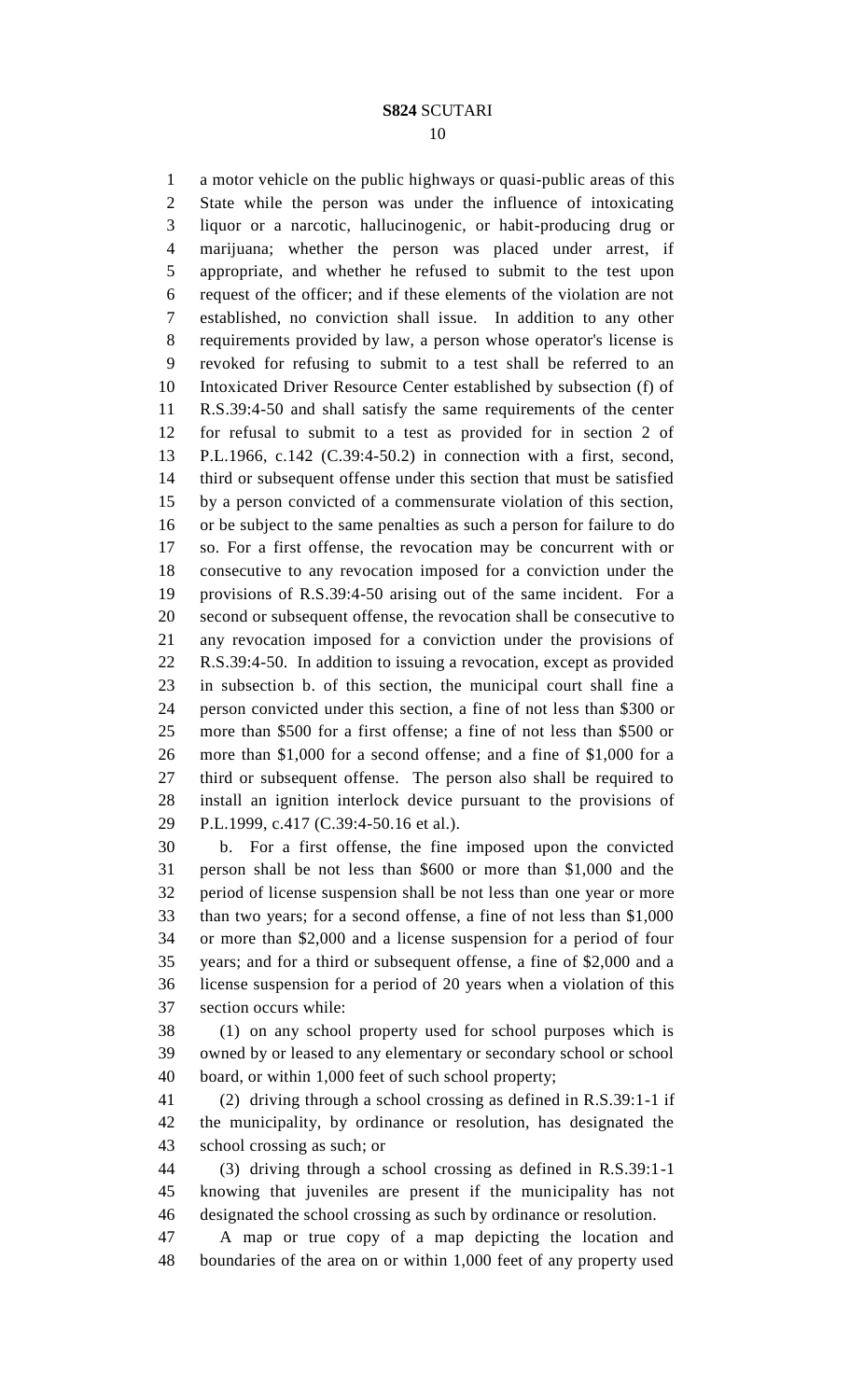### 

 for school purposes which is owned by or leased to any elementary or secondary school or school board produced pursuant to section 1 of P.L.1987, c.101 (C.2C:35-7) may be used in a prosecution under paragraph (1) of this subsection. It shall not be relevant to the imposition of sentence pursuant to paragraph (1) or (2) of this subsection that the defendant was unaware that the prohibited conduct took place while on or within 1,000 feet of any school property or while driving through a school crossing. Nor shall it be relevant to the imposition of sentence that no juveniles were present on the school property or crossing zone at the time of the offense or that the school was not in session. (cf: P.L.2009, c.201, s.5) 3 Section 2 of P.L.1999, c.417 (C.39:4-50.17) is amended to read as follows: 2. a. (1) **[**Except as provided in paragraph (2) of this 17 subsection, in**]** In sentencing a first offender under R.S.39:4-50, the court **[**may**]** shall order, in addition to any other penalty imposed by that section, the installation of an ignition interlock device in the motor vehicle principally operated by the offender during and following the expiration of the period of license suspension imposed under that section. In addition to installation during the period of license suspension, the device shall remain installed not less than three months or more than six months if the offender's blood alcohol concentration is 0.08 percent or higher but less than 26 0.10 percent, and not less than six months or more than one year if 27 the offender's blood alcohol concentration is 0.10 percent or higher, but less than 0.15 percent. In sentencing a first offender under section 2 of P.L.1981, c.512 (C.39:4-50.4a), the court shall order, in addition to any other penalty imposed by that section, the installation of an ignition interlock device in the motor vehicle principally operated by the offender during and following the expiration of the period of license suspension imposed under that section. The device shall remain installed not less than six months or more than one year, commencing immediately upon the return of the offender's driver's license after the required period of suspension has been served. (2) If the first offender's blood alcohol concentration is 0.15% or higher, the court shall order, in addition to any other penalty imposed under R.S.39:4-50, the installation of an ignition interlock device in the motor vehicle principally operated by the offender during and following the expiration of the period of license suspension imposed under that section. In addition to installation during the period of license suspension, the device shall remain installed for not less than **[**six months**]** one year or more than **[**one

year**]** 18 months, commencing immediately upon the return of the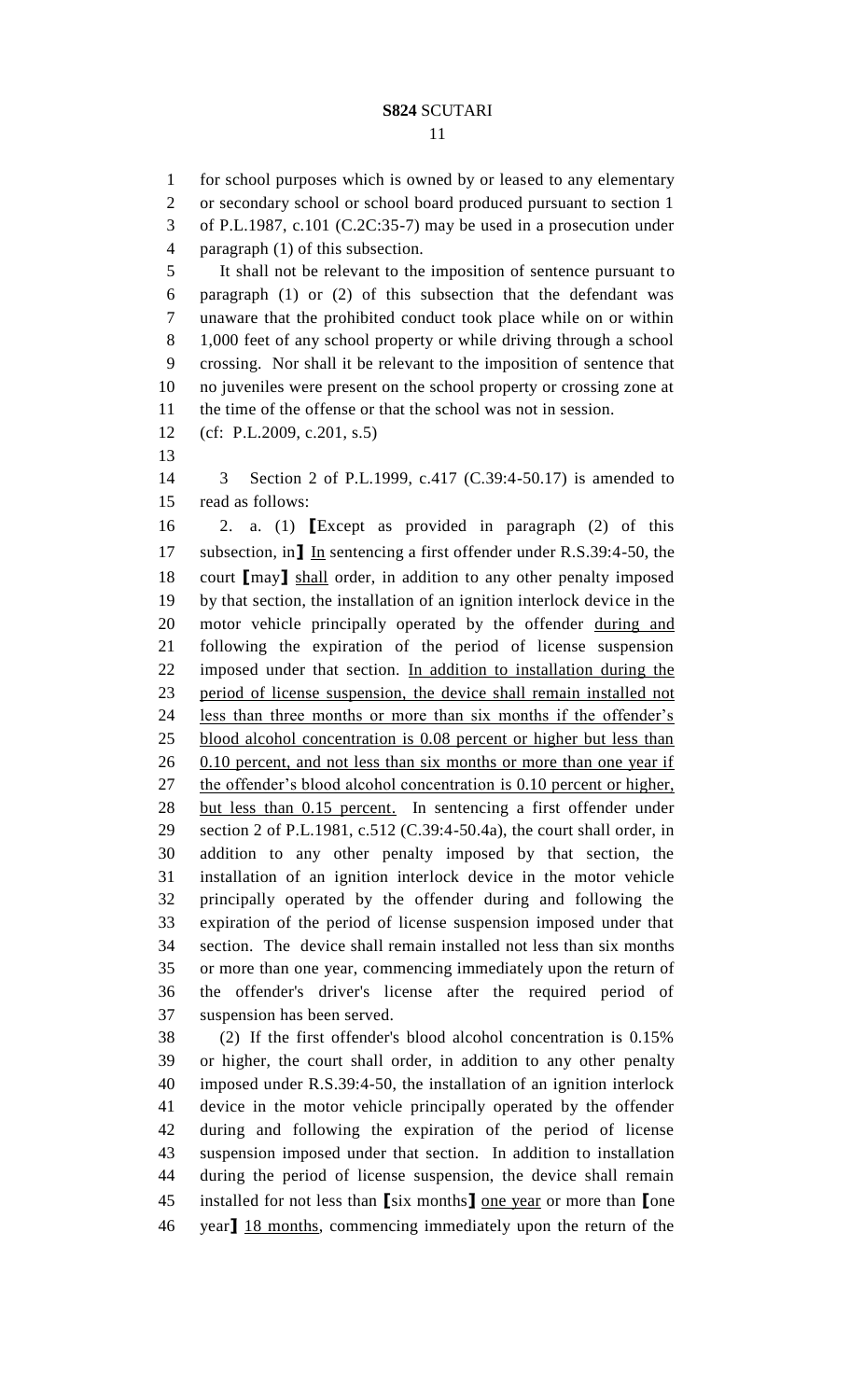| $\mathbf{1}$   | offender's driver's license after the required period of suspension     |
|----------------|-------------------------------------------------------------------------|
| 2              | has been served.                                                        |
| 3              | b. In sentencing a second or subsequent offender under                  |
| $\overline{4}$ | R.S.39:4-50 or section 2 of P.L.1981, c.512 (C.39:4-50.4a), the         |
| 5              | court shall order, in addition to any other penalty imposed by that     |
| 6              | section, the installation of an ignition interlock device in [the] each |
| $\tau$         | motor vehicle <i>[principally]</i> owned or operated, or both, by the   |
| 8              | offender during and following the expiration of the period of license   |
| 9              | suspension imposed under R.S.39:4-50 or section 2 of P.L.1981,          |
| 10             | c.512 (C.39:4-50.4a). In addition to installation during the period of  |
| 11             | license suspension, the device shall remain installed for not less      |
| 12             | than one year or more than three years, commencing immediately          |
| 13             | upon the return of the offender's driver's license after the required   |
| 14             | period of suspension has been served.                                   |
|                |                                                                         |

 c. The court shall require that, for the duration of its order, an offender shall not drive **[**no**]** any vehicle other than the one in which an interlock device has been installed pursuant to the order

 d. As used in this act, "ignition interlock device" or "device" means a blood alcohol equivalence measuring device which will prevent a motor vehicle from starting if the operator's blood alcohol content exceeds a predetermined level when the operator blows into the device.

 e. The provisions of P.L.1999, c.417 (C.39:4-50.16 et al.) and any amendments and supplements thereto shall be applicable only to violations of R.S.39:4-50 and section 2 of P.L.1981, c.512 (C.39:4-50.4a).

```
27 (cf: P.L.2009, c.201, s.2)
```
 4. Section 3 of P.L.1999, c.417 (C.39:4-50.18) is amended to read as follows;

 3. a. The court shall notify the **[**Director**]** Chief Administrator of the **[**Division of**]** New Jersey Motor **[**Vehicles**]** Vehicle Commission when a person has been ordered to install an interlock device in a vehicle **[**owned, leased or regularly operated by the person**]** pursuant to section 2 of P.L.1999, c.417 (C.39:4-50.17). The **[**division**]** commission shall require that the device be installed before reinstatement of the person's driver's license that has been suspended pursuant to R.S.39:4-50.

 b. The **[**division**]** commission shall imprint a notation on the driver's license stating that the person shall not operate a motor vehicle unless it is equipped with an interlock device and shall enter 42 this requirement in the person's driving record. The expiration date of the interlock device requirement shall not be imprinted on the license.

 c. Notwithstanding the provisions of section 2 of P.L.1999, c.41 (C.39:4-50.17), an ignition interlock device shall not be 47 removed on the date of completion of the person's interlock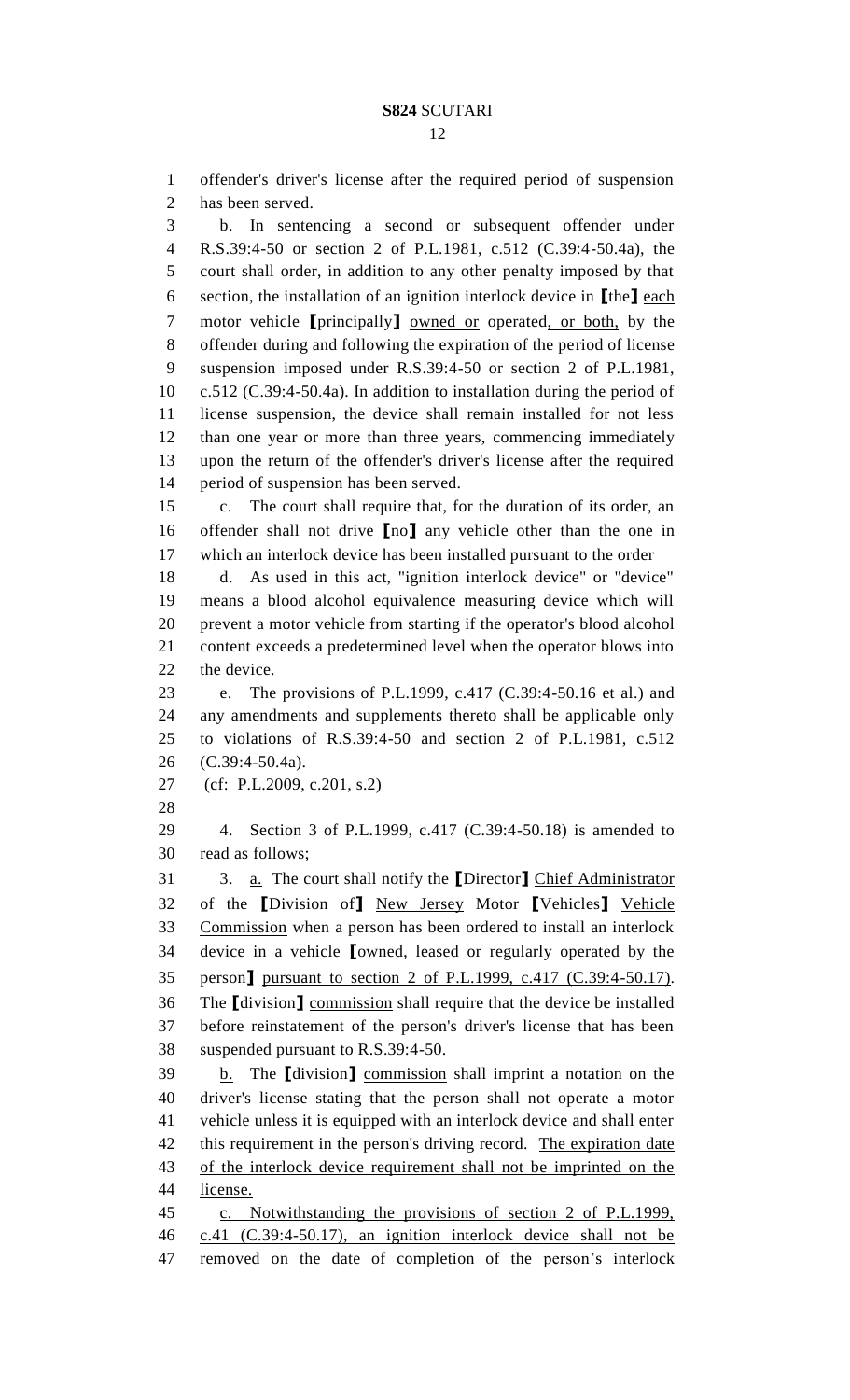#### 

1 sentence unless the person provides to the New Jersey Motor Vehicle Commission certification from the manufacturer that, within the final one-third of that sentence: (1) there were no attempts to start the motor vehicle with a blood alcohol concentration of 0.08 percent or higher unless a re- test conducted within five minutes of the initial test indicates a blood alcohol concentration of less than 0.08 percent; (2) there were no failures to take or pass any test with a blood alcohol concentration of 0.08 percent or higher unless a re-test conducted within five minutes of the initial test indicates a blood 11 alcohol concentration of less than 0.08 percent; and (3) the person complied with all maintenance, repair, calibration, monitoring, or inspection requirements related to the interlock 14 device. d. For the purposes of subsection c. of this section, the data from the readings of the interlock device shall be made available to 17 the sentenced person upon request. (cf: P.L.1999, c.417, s.3) 5. Section 4 of P.L.1999, c.417 (C.39:4-50.19) is amended to read as follows: 4. a. **[**A**]** The driver's license of a person who fails to install an interlock device as ordered by the court in a motor vehicle **[**owned, leased or regularly operated by him shall have his driver's license**]** pursuant to section 2 of P.L.1999, c.417 (C.39:4-50.17) shall be suspended for **[**one year**]** 18 months, in addition to any other suspension or revocation imposed under R.S.39:4-50, unless the court determines a valid reason exists for the failure to comply. A person in whose vehicle an interlock device is installed pursuant to a court order who drives that vehicle after it has been started by any means other than **[**his own**]** the person blowing into the device or who drives a vehicle that is not equipped with **[**such**]** a device shall have **[**his**]** the person's driver's license suspended for **[**one year**]** 18 months, in addition to any other penalty applicable by law. b. A person is a disorderly person who: (1) blows into an interlock device or otherwise starts a motor vehicle equipped with **[**such a**]** the device for the purpose of providing an operable motor vehicle to a person who has been ordered by the court to install the device in the vehicle; (2) tampers or in any way circumvents the operation of an interlock device; or (3) knowingly rents, leases or lends a motor vehicle not equipped with an interlock device to a person who has been ordered by the court to install an interlock device in a vehicle **[**he owns, leases or regularly operates**]** pursuant to section 2 of P.L.1999, c.417 (C.39:4-50.17).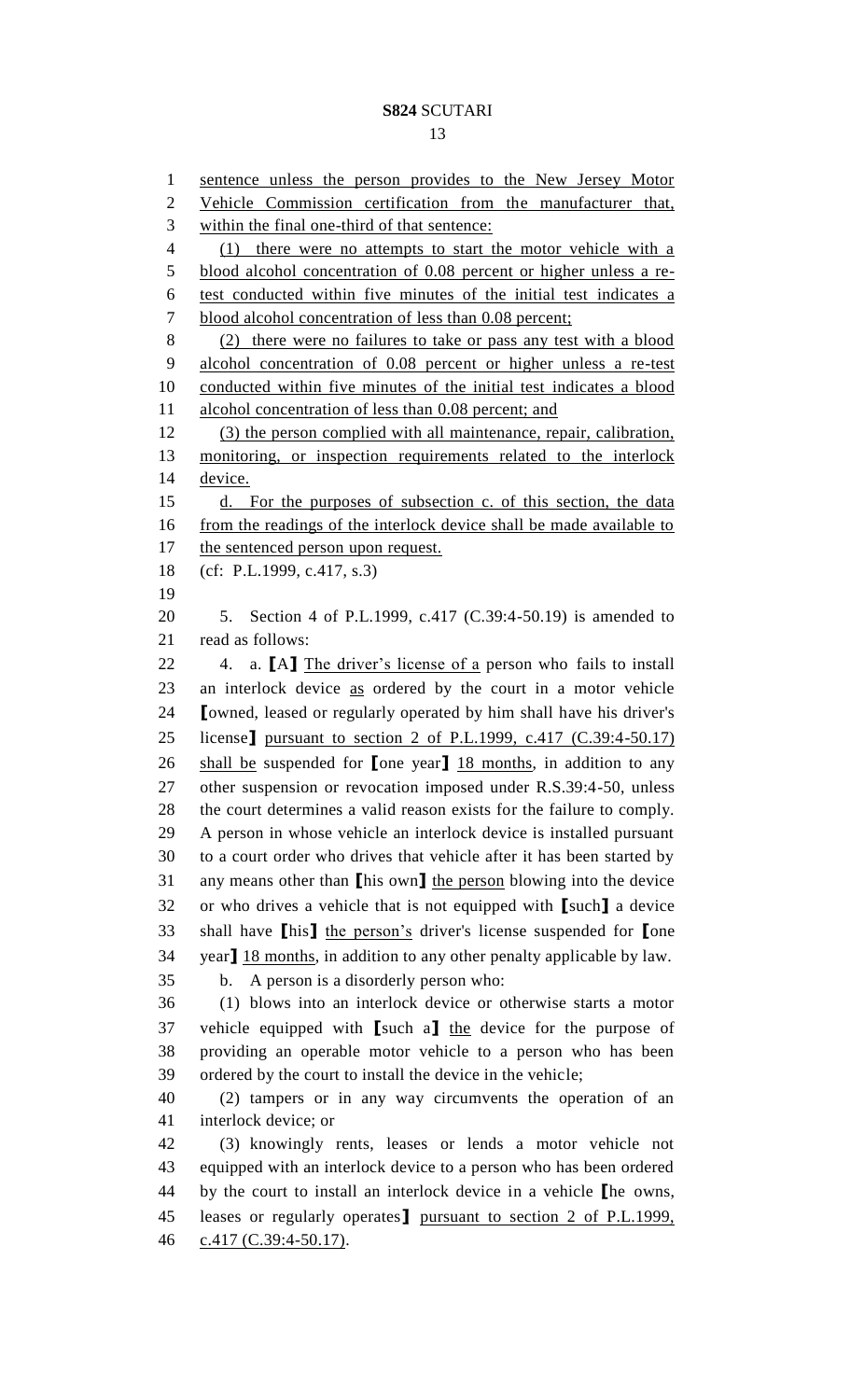c. The provisions of subsection b. of this section shall not apply if a motor vehicle required to be equipped with an ignition interlock device is started by a person for the purpose of safety or mechanical repair of the device or the vehicle, provided the person subject to the court order does not operate the vehicle.

- (cf: P. L.2009, c.201, s.3)
- 

 6. This act shall take effect on the first day of the fourth month after enactment and shall apply to any offense occurring on or after that date, and additionally the Chief Administrator of the Motor Vehicle Commission may take any anticipatory administrative action in advance of that date as shall be necessary to implement the provisions of this act.

- 
- 

### STATEMENT

 This bill decreases the length of driver's license suspensions for drunk driving and refusing to submit to a breathalyzer test, but increases ignition interlock device requirements for these offenses.

 Under current law, the period of driver's license suspension for first time drunk driving offenders is based on the offender's blood alcohol concentration (BAC). If the offender's BAC is 0.08 percent or higher but less than 0.10 percent, the driver's license is suspended for three months. If the offender's BAC is 0.10 percent or higher, the driver's license is suspended for seven months to one year. The driver's license suspension for refusing to submit to a breathalyzer test currently is seven months to one year.

 Under this bill, the three month driver's license suspension for first time offenders with a BAC of between 0.08 percent and 0.10 is reduced to 30 days. The seven month driver's license suspension for first time offenders with a BAC of 0.10 percent or higher is reduced to 45 days if the BAC is less than 0.15 percent and reduced to 90 days if the BAC is 0.15 percent or more. The seven month driver's license suspension for a first of offense of refusing to submit to a breathalyzer test is reduced from seven months to one year to 90 days under the bill.

 Under current law, the installation of an ignition interlock device (IID) is discretionary for first time drunk driving offenders whose BAC is under 0.15 percent; if required by the court, the IID is to be installed in the motor vehicle principally operated by the offender for six months to one year following the license suspension. First time offenders whose BAC is 0.15 percent or higher are required to install an IID in the motor vehicle they principally operate during the period of suspension, in addition to six months to one year following the suspension. Installation of an IID also is mandatory for a first offense of refusing to submit to a breathalyzer test; it is